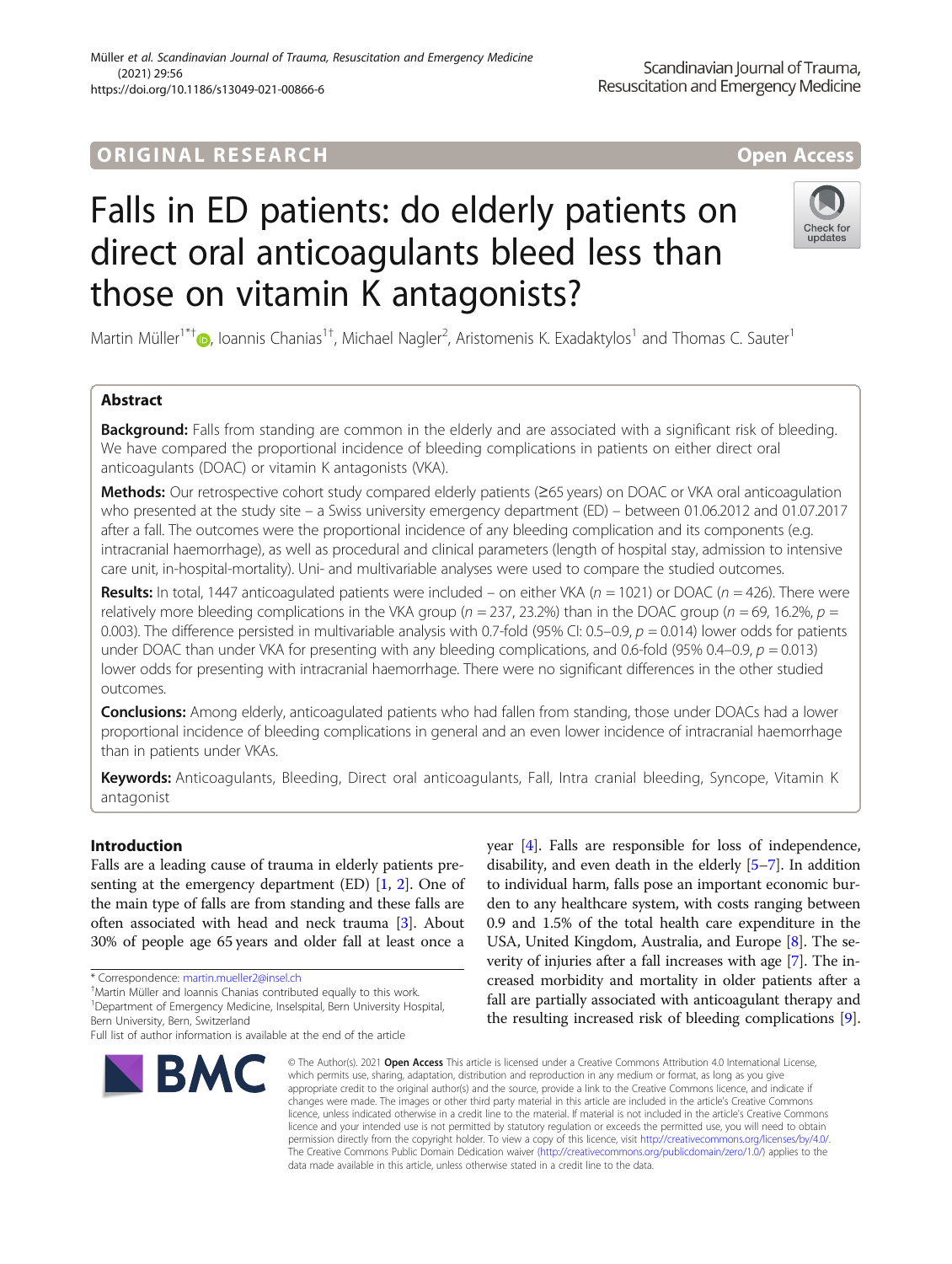Anticoagulant therapy is more prevalent in elderly patients, especially in patients with atrial fibrillation  $[10]$  $[10]$  $[10]$ , and is intended to prevent stroke  $[11, 12]$  $[11, 12]$  $[11, 12]$ . Not surprisingly, it has been shown that both falls and oral anticoagulation are risk factors for the development of intracranial haemorrhage [[13](#page-7-0), [14\]](#page-7-0). Thus, in up to 50% of the patients with an indication for anticoagulation for stroke prevention, anticoagulation is not prescribed, as the perceived greater risk of bleeding – especially after falls – outweighs the perceived risk of stroke [[15](#page-8-0), [16](#page-8-0)] and a prior history of a fall is a clinically useful risk factor for poor outcome in anticoagulated elderly patients [\[17](#page-8-0)]. This underlines the need for trials on the interaction between falls and anticoagulation.

In recent years, DOACs have gradually replaced classical vitamin K antagonists (VKA) in anticoagulation therapy, even in special patient groups such as elderly patients [[18](#page-8-0)]. In this context, it is important to examine the risk of bleeding complications in patients under different treatments for anticoagulation.

A meta-analysis of randomised controlled trials in elderly patients found no increased risk for major bleeding in patients on DOAC compared to patients on VKA [\[19\]](#page-8-0). A subgroup analysis from the ENGAGE AF trial found fewer bleeding complications and a reduction in short-term mortality in patients on edoxaban compared to patients on warfarin [\[20\]](#page-8-0). Although the data suggest that DOACs are an effective and safe alternative to VKA in elderly patients, these results must be confirmed with real-life data for all DOACs, as elderly patients in clinical trials are known to have fewer comorbidities and better adherence to medication than real-life patients, where non-adherence to medication therapy is often reported [[21](#page-8-0), [22](#page-8-0)].

Therefore, we aim to analyse our series of elderly, anticoagulated ED patients admitted after a fall and compare patients on DOAC with those on VKA with regards to bleeding complications. The primary outcome of this investigation is the proportional incidence of any bleeding complications in DOAC vs. VKA patients after falls from standing. Secondary outcomes are the proportional incidence of different types of haemorrhage (e.g. intracranial), admission to the intensive care (ICU), length of ED and hospital stay as well as in-hospital mortality.

## Methods

## Study design and setting

This retrospective cohort study was conducted at the interdisciplinary adult ED of Bern University Hospital, Inselspital, Switzerland. In this Level 1 trauma centre, about 45,000 patients from a catchment area of 2 million people are seen each year [\[23](#page-8-0)].

## Inclusion criteria

We included patients of at least 65 years of age on oral anticoagulants, i.e. DOAC or VKA therapy, admitted after a fall from standing for whatever reason (including syncope, trips and slipping and falls from fewer than three stairs) over the study period (01.06.2012 to 01.07.2017).

## Exclusion criteria

The exclusion criteria were i) age < 65 years, ii) no documented oral anticoagulation on ED admission, iii) no acute fall from standing as the reason for ED admission.

## Study outcomes

The primary study outcome was the proportional incidence in any documented bleeding complications - including intracranial haemorrhage (i.e. epidural haematoma, subdural haematoma, intracerebral bleeding, subarachnoid bleeding), abdominal bleeding, thoracic bleeding, arterial soft tissue haematoma, epistaxis, venous soft tissue haematoma. "Any type of bleeding" was chosen as composite outcome because any bleeding resulted in an emergency department presentation and were therefore judged to be clinically relevant.

Secondary outcomes were i) proportional incidence of specific types of bleeding, particularly intracranial haemorrhage, ii) procedural outcomes (length of hospital stay and in-hospital as well as ICU admission), and iii) clinical outcomes (in-hospital mortality).

## Data handling

The medical report included the patient's history, a comprehensive list of diagnoses, medication intake, clinical findings, and discharge procedure and was routinely stored electronically in full text in our computerised database (E-Care, ED 2.1.3.0, Turnhout, Belgium).

For data extraction, we conducted a broad keyword search in the whole patient database during the study period, including all substance and brand names of oral anticoagulant drugs approved in Switzerland, together with variants in spelling and common mistakes (DOAC: apixaban, dabigatran, edoxaban, rivaroxaban, VKA: acenocoumarol, phenprocoumon and warfarin), combined with the logic operator "OR" ( $n = 14,684$ ). In the resulting dataset, a sensitive keyword search was used to identify patients with falls, tripping, slipping, and syncope (Flowchart: Fig. [1\)](#page-2-0). The medical reports of the identified patients were analysed in full text to exclude patients without a fall (including syncope) from standing or fewer than 3 stairs.

## Data extraction

Baseline characteristics were recorded, including age, sex, type and indication for anticoagulation (atrial fibrillation, mechanic valve, thromboembolic disease, thrombophilia, peripheral artery disease, and postsurgical status). Data on the fall characteristics and trauma details (ground level, number of steps fallen, syncope), bleeding complications and characteristics were also extracted from the medical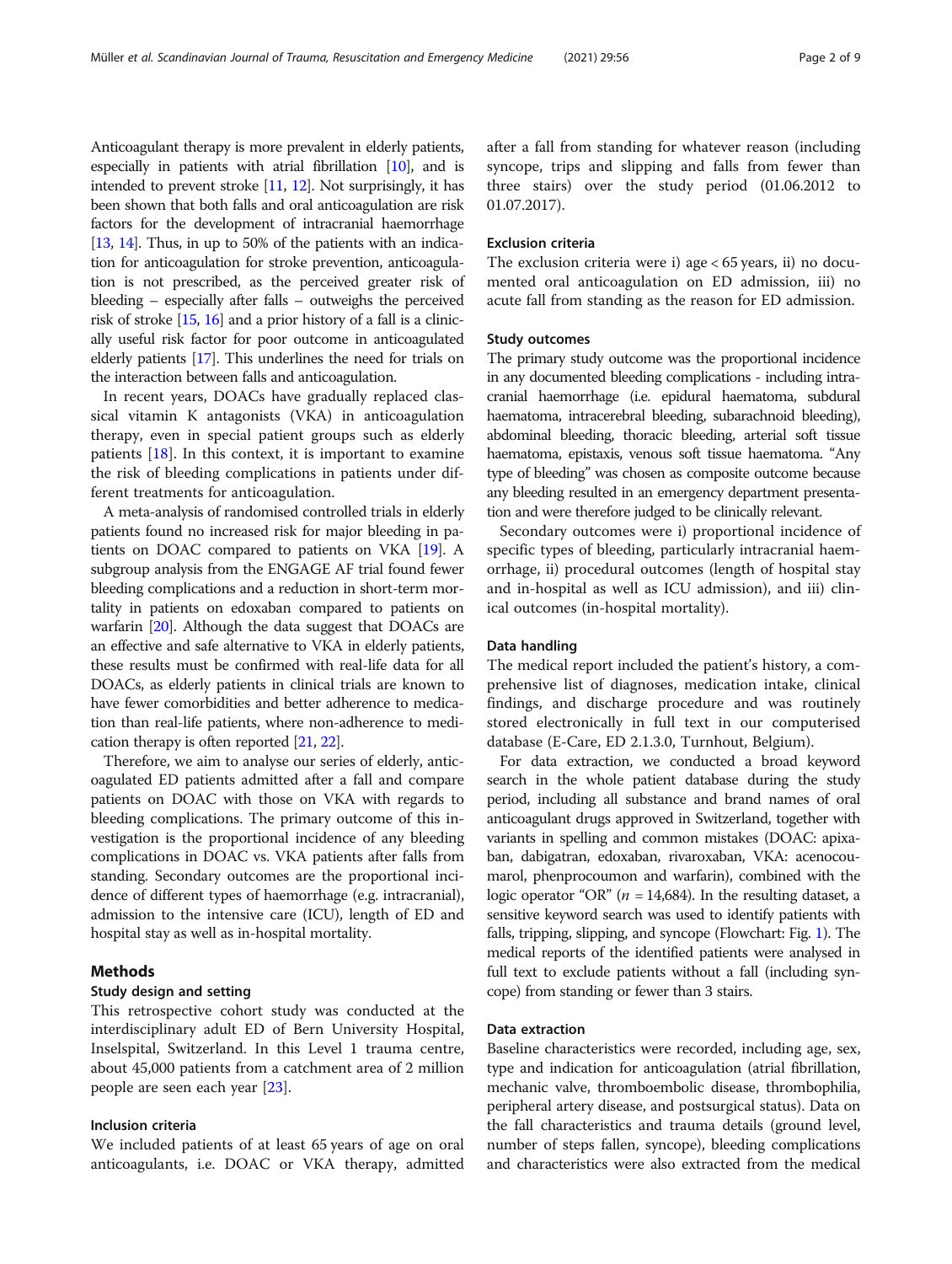<span id="page-2-0"></span>

record. We classified the mechanisms of the fall from standing height into three categories:

- Category one: falls from tripping or slipping from the patient's own height (ground level);
- Category two: falls from fewer than three stairs.
- Category three: falls due to a syncope that do not have the same trauma mechanism

In addition, we manually extracted specific comorbidities of the patient (diabetes, liver disease, chronic obstructive lung disease (COPD), malignancy, congestive heart failure, past myocardial infarction, peripheral arterial disease (PAVD), past cerebrovascular insult / transient ischaemic attack, hemiplegia, dementia, renal insufficiency, connective tissue disease, alcoholism, peptic ulcer disease) and risk factors for falls and bleeding (previous falls, HAS-BLED-score) from the medical report. In addition, the group of patients were characterised by extracting laboratory values (i.e. haemoglobin, platelets, leucocytes, INR, creatinine, sodium, and potassium) from the computerised database. Therapy to inhibit platelet aggregation was also recorded.

## Handling of missing data

Clinical characteristics were coded as present if they were documented in the comprehensive medical report of the

ED. No documentation of clinical characteristic was coded as not present. All covariables that were included in the multivariable models had no missing data. For the documentation of the indication of OAC, a "non-documented"-category was coded. For further characteristics, such as laboratory data (Supplement [1](#page-7-0)), the numbers (per cent) of non-missing values are shown.

## Data analysis

The analysis was performed with Stata® 13.1 (StataCorp, The College Station, Texas, USA). For descriptive analysis, categorical variables were presented as absolute numbers, accompanied by relative numbers. Continuous variables were presented as medians with interquartile ranges. The distributions in the two different study groups (DOAC vs. VKA) were compared using the chi square test (for categorical variables) or the Wilcoxon rank sum test (for continuous variables).

Multivariable regression analysis was performed to quantify the impact of the type of anticoagulation on the presentation with bleeding complications (primary or secondary outcomes) after a fall from standing. All effect sizes were presented as odds ratios (OR) or geometric mean ratios (GMR) with 95% confidence interval.

Multivariable logistic regression analysis was performed that included all variables from the HAS-BLED score and Charlson Comorbidity Index [[24](#page-8-0)] that had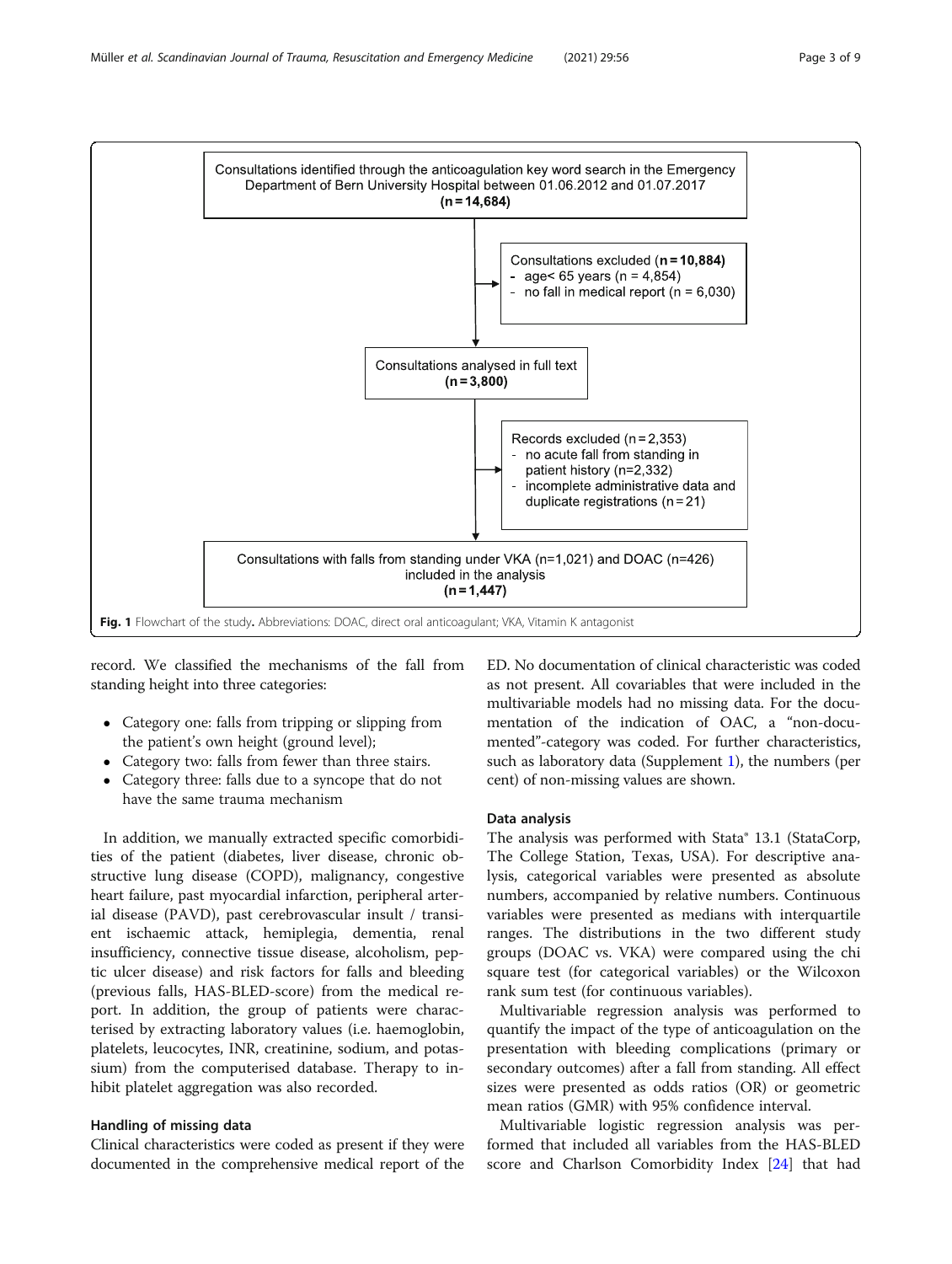shown at least slight evidence for an association with the type of anticoagulation ( $p < 0.2$ ). Additionally, age, the number of medications, and number of diagnoses were incorporated into the final model.

Sensitivity analysis was based on i) a stepwise backward selection ( $p < 0.2$ ) logistic regression model and ii) a multivariable model with adjustment for the Charlson Comorbidity Index and the HAS-BLED score. The effect of the type of anticoagulation on secondary outcomes was studied with a backward selection logistic regression model (for binary outcomes) or a linear regression model adjusted for the variables identified through univariable analysis (for continuous outcomes). In linear regression models, the outcome was ln-transformed and the coefficients expressed as exponentials, corresponding to the GMR [\[25](#page-8-0)].

 $p < 0.05$  was set as significant. No adjustment for multiple testing was performed. There was no formal study size calculation as all ED consultations from the start of the use of the digital, comprehensive documentation in E-Care, ED 2.1.3.0, Turnhout, Belgium were included.

## Ethics

The present investigation was registered and approved by the Ethics Committee of Canton Bern, Switzerland under the number 073/2015. According to Swiss law, no informed consent is needed for the use of coded patient data.

## Results

Over the study period, 1447 anticoagulated patients aged at least 65 years presented to our ED after an acute fall from standing. Of these patients, 1021 (70.6%) were on VKA and 426 (29.4%) on DOAC therapy (Fig. [1](#page-2-0)).

## Patient characteristics

The median age was 80 (IQR 74–85) years and 50.1% of the patients were males. There was no significant difference between the treatment groups with respect to either age ( $p = 0.240$ ) or gender ( $p = 0.681$ ).

There were relatively more patients with previous cerebrovascular insult or transient ischemic attack ( $p =$ 0.001), malignancy ( $p = 0.045$ ), dementia ( $p < 0.001$ ), alcoholism ( $p < 0.001$ ), peptic ulcer disease ( $p = 0.025$ ) as well as an increased number of medications taken ( $p =$ 0.008) in the group of patients under DOAC. The, percentage of patients with peripheral artery disease was higher in the VKA group (Table [1\)](#page-4-0).

As regards the indications for oral anticoagulation, there were more patients with atrial fibrillation and past surgical status in the DOAC group but more patients with artificial valves in the VKA group (Table [2](#page-4-0)). Furthermore, the indication was not documented in  $\geq 10\%$  in both groups, with a higher percentage in the VKA group.

The intake of antiplatelet agents and specific laboratory values are shown in Supplement [1](#page-7-0). No significant differences were found between the two anticoagulation groups with respect to long term therapy with antiplatelet agents ( $p = 0.067$ ) and the use of non-steroidal antirheumatic medication ( $p = 0.124$ ). As regards the laboratory values, there was a slightly higher creatinine value in the VKA patient group ( $p = 0.006$ ). An elevated international normalised ratio (INR) in the VKA group was as expected, because of the mechanism of action of this medication.

## Trauma details

In total, 81.3% of the patients suffered falls from ground level, 3.7% falls from stairs, and 15% were admitted after a syncope. There was no significant difference between the type of anticoagulation and the mechanism of trauma ( $p = 0.834$ ).

## Type of bleeding and frequency in each group

There were relatively more bleeding complications in the VKA group  $(n = 237, 23.2%)$  than in the DOAC group ( $n = 69$ , 16.2%,  $p = 0.003$ ).

The proportional incidence of intracranial haemorrhage was also slightly higher in the VKA group (15.7% versus 9.9%,  $p = 0.004$ ).

The distribution of bleeding complications in the different study groups is shown in Table [3.](#page-5-0) The most frequent type of intracranial haemorrhage was subdural haemorrhage (VKA 48.5% vs. DOAC 36.2%). After intracranial haemorrhage, venous soft tissue haematoma was the most common bleeding type (VKA 15.6% vs. DOAC 13.0%).

## The impact of type of anticoagulation on the proportional incidence of any bleeding and the secondary outcomes

The univariable analysis for the composite primary outcome "any bleeding" and the secondary outcomes is shown in Table [4.](#page-5-0)

Significant reductions ( $p = 0.003$  and  $p = 0.004$ ) of the odds for bleeding in DOAC compared to VKA patients were found for any bleeding complication and intracranial haemorrhage in the univariable analysis.

The multivariable analyses were performed to determine the impact of the type of anticoagulation on the presentation with bleeding complications after a fall from standing – including characteristics presented in Tables [1](#page-4-0) and [2](#page-4-0) (with  $p < 0.2$ ). The bleeding odds ratio (DOAC vs. VKA) was 0.678 (95% CI: 0.5–0.9) see Table [5\)](#page-6-0).

## Sensitivity analysis

A sensitivity analysis for the primary outcome of any bleeding including i) a stepwise backward selection ( $p <$ 0.2) logistic regression model or ii) an adjustment for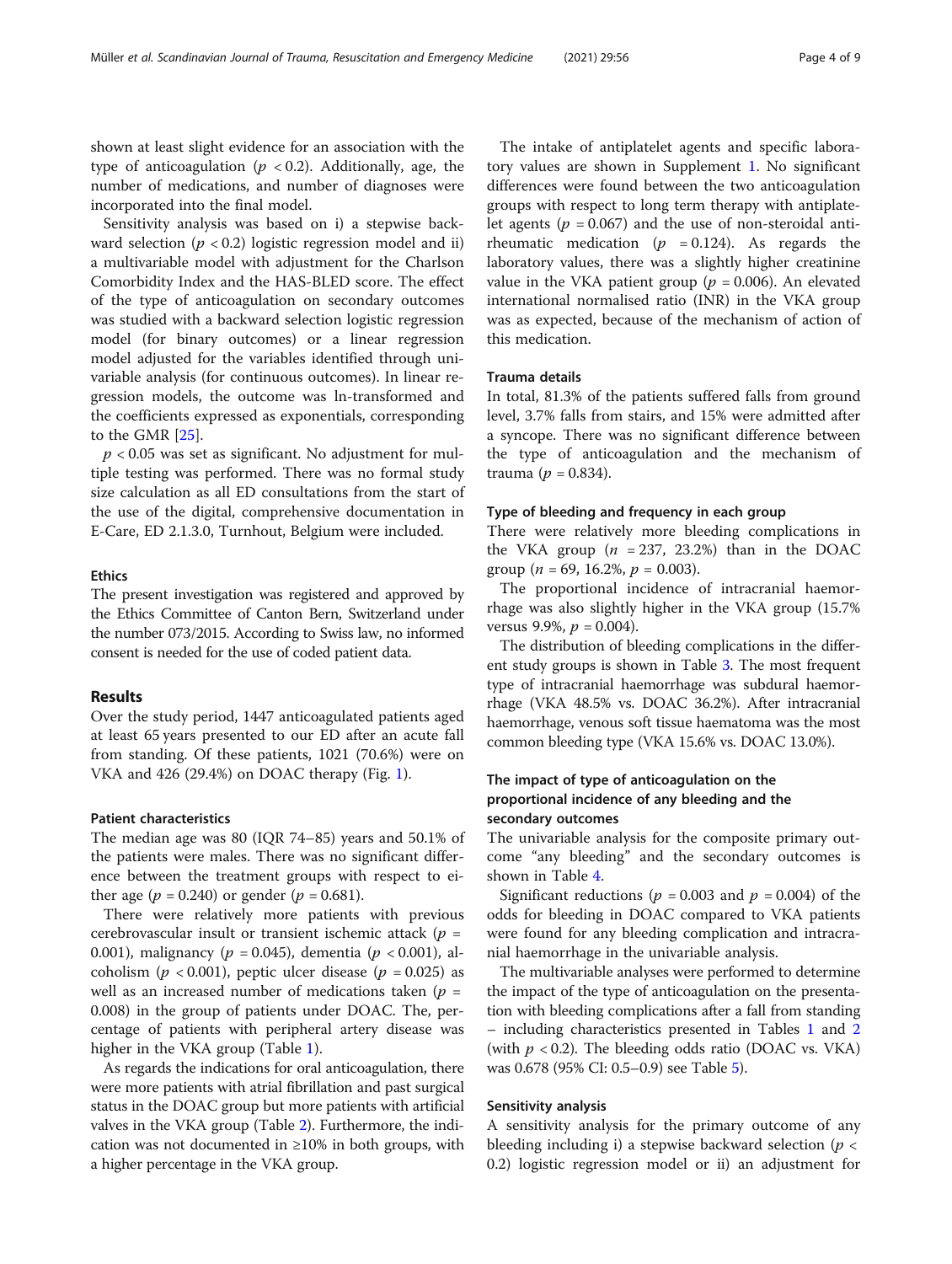|                                         | VKA $(n = 1021)$ | DOAC $(n = 426)$ | Total ( $n = 1447$ ) | p       |
|-----------------------------------------|------------------|------------------|----------------------|---------|
| Demographic characteristic              |                  |                  |                      |         |
| Sex, male, [n (%)]                      | 508 (49.8)       | 217 (50.9)       | 725 (50.1)           | 0.681   |
| Age (years), med (IQR)                  | $80(74 - 85)$    | $80(74 - 85)$    | 80 (74-85)           | 0.240   |
| <b>Comorbidities</b>                    |                  |                  |                      |         |
| HAS-BLED Score, [med (igr)]             | $3(2-3)$         | $3(2-3)$         | $3(2-3)$             | 0.083   |
| Charlson Comorbidity Index, [med (iqr)] | $6(4-8)$         | $6(5-8)$         | $6(4-8)$             | 0.015   |
| No. of drugs, [med (igr)]               | $7(4-10)$        | $8(5-10)$        | $7(5-10)$            | 0.008   |
| No. of diagnoses, [med (igr)]           | $5(4-6)$         | $5(4-6)$         | $5(4-6)$             | 0.004   |
| Hypertension, [n (%)]                   | 744 (72.9)       | 325 (76.3)       | 1069 (73.9)          | 0.177   |
| Diabetes, [n (%)]                       | 229 (22.4)       | 99 (23.2)        | 328 (22.7)           | 0.737   |
| CHF, [n (%)]                            | 225 (22.0)       | 103 (24.2)       | 328 (22.7)           | 0.375   |
| Coronary artery disease, [n (%)]        | 97 (9.5)         | 43 (10.1)        | 140(9.7)             | 0.728   |
| Cerebrovascular disease,[n (%)]         | 228(22.3)        | 131 (30.8)       | 359 (24.8)           | 0.001   |
| Hemiplegia, [n (%)]                     | 115(11.3)        | 50 (11.7)        | 165(11.4)            | 0.796   |
| Renal insufficiency, [n (%)]            | 401 (39.3)       | 145 (34.0)       | 546 (37.7)           | 0.061   |
| PAVD, [n (%)]                           | 117(11.5)        | 27(6.3)          | 144 (10.0)           | 0.003   |
| Liver disease, [n (%)]                  | 17(1.7)          | 13(3.1)          | 30(2.1)              | 0.092   |
| COPD, [n (%)]                           | 98 (9.6)         | 53 (12.4)        | 151 (10.4)           | 0.107   |
| Malignancy, [n (%)]                     | 104 (10.2)       | 59 (13.8)        | 163(11.3)            | 0.045   |
| Dementia, [n (%)]                       | 106 (10.4)       | 73 (17.1)        | 179 (12.4)           | < 0.001 |
| Alcoholism, [n (%)]                     | 8(0.8)           | 14(3.3)          | 22(1.5)              | < 0.001 |
| Connective tissue disease, [n (%)]      | 36(3.5)          | 14(3.3)          | 50 $(3.5)$           | 0.820   |
| Peptic ulcer disease, [n (%)]           | 174 (17.0)       | 94 (22.1)        | 268 (18.5)           | 0.025   |
| AIDS, [n (%)]                           | 0(0.0)           | 0(0.0)           | 0(0.0)               |         |
| History of bleeding, [n (%)]            | 177 (17.3)       | 78 (18.3)        | 255 (17.6)           | 0.658   |

## <span id="page-4-0"></span>Table 1 Baseline characteristics for each type of anticoagulation

Abbreviations: CHF Congestive heart failure, COPD Chronic obstructive pulmonary disease, CVI Cerebrovascular insult, DOAC Direct oral anticoagulant, iqr Interquartile range, med Median, TIA Transient ischemic attack, PAVD Peripheral artery disease, VKA Vitamin K antagonist

Table 2 Information on anticoagulation in the study groups

|                         | $VKA (n = 1021)$ | DOAC $(n = 426)$ | Total ( $n = 1447$ ) | р       |
|-------------------------|------------------|------------------|----------------------|---------|
| Type OAC, [n (%)]       |                  |                  |                      |         |
| <b>VKA</b>              | 1021 (100.0)     | 0(0.0)           | 1021 (70.6)          |         |
| <b>DOAC</b>             |                  |                  |                      |         |
| Rivaroxaban             |                  | 362 (85.0)       | 362 (25.0)           |         |
| Apixaban                |                  | 44 (10.3)        | 44 (3.0)             |         |
| Edoxaban                |                  | 5(1.2)           | 5(0.3)               |         |
| Dabigatran              |                  | 15(3.5)          | 15(1.0)              | < 0.001 |
| Indication OAC, [n (%)] |                  |                  |                      |         |
| Atrial fibrillation     | 546 (53.5)       | 294 (69.0)       | 840 (58.1)           |         |
| Mechanical heart valve  | 34(3.3)          | 3(0.7)           | 37(2.6)              |         |
| Thromboembolic event    | 175(17.1)        | 77 (18.1)        | 252 (17.4)           |         |
| Post-surgery            | 0(0.0)           | 6(1.4)           | 6(0.4)               |         |
| Other                   | 20(2.0)          | 4(0.9)           | 24(1.7)              |         |
| Not documented          | 246 (24.1)       | 42 (9.9)         | 288 (19.9)           | < 0.001 |

Abbreviation: DOAC Direct oral anticoagulants, OAC Oral anticoagulant, VKA Vitamin K antagonist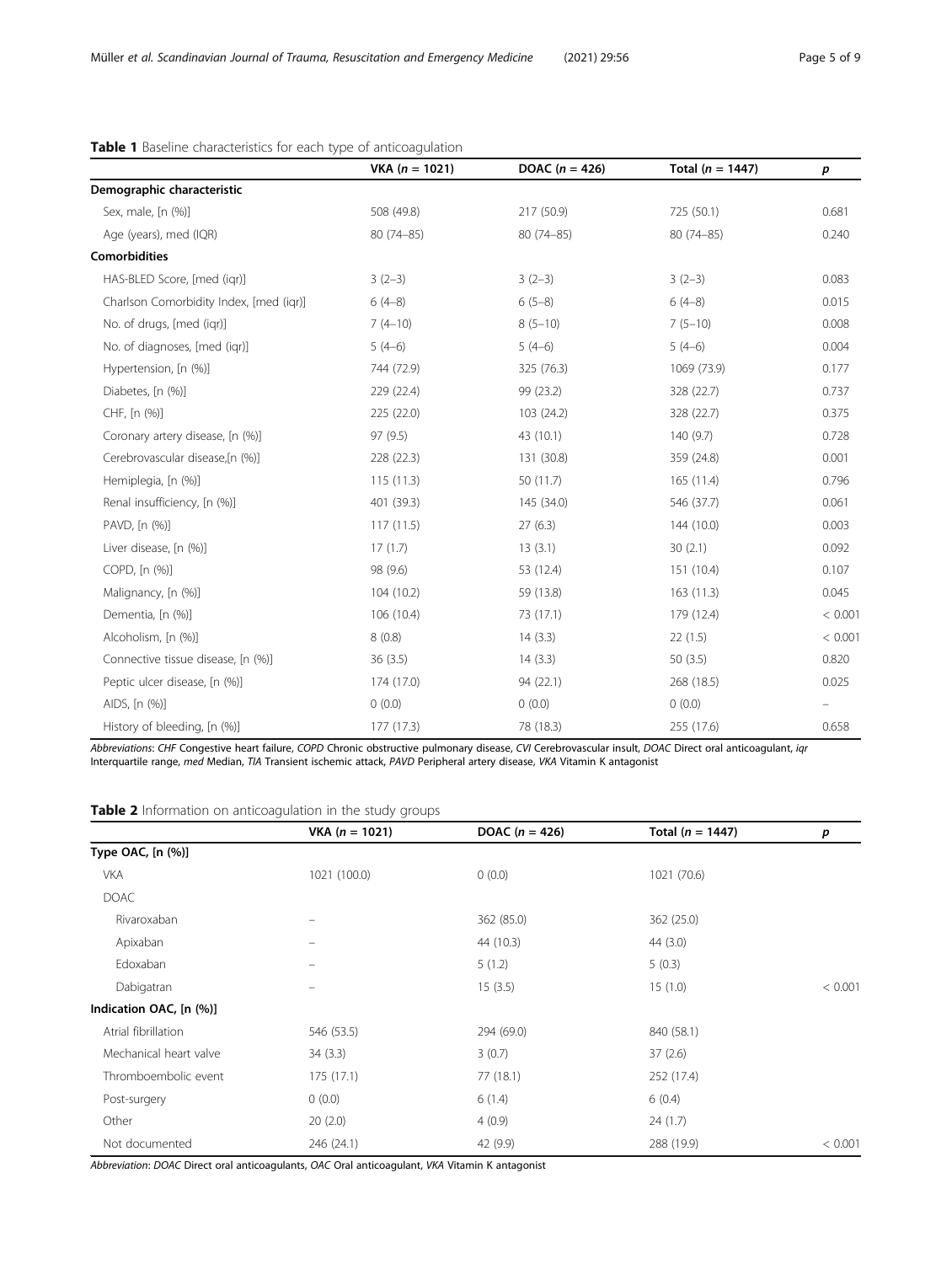|                                | $VKA (n = 237)$ | DOAC $(n = 69)$ | Total ( $n = 306$ ) |
|--------------------------------|-----------------|-----------------|---------------------|
| Intracranial haemorrhage       | 160(67.5)       | 42 (60.8)       | 202 (66.0)          |
| Epidural haemorrhage           | 4(1.7)          | 1(1.4)          | 5(1.6)              |
| Subdural haemorrhage           | 115 (48.5)      | 25(36.2)        | 140 (45.8)          |
| Intracerebral                  | 19(8.0)         | 7(10.1)         | 26(8.5)             |
| Subarachnoid                   | 17(7.2)         | 8(11.6)         | 25(8.2)             |
| Subarachnoid and subdural      | 16(6.8)         | 6(8.7)          | 22(7.2)             |
| Subdural and intracerebral     | 6(2.5)          | 1(1.4)          | 7(2.3)              |
| Subarachnoid and intracerebral | 5(2.1)          | 1(1.4)          | 6(2.0)              |
| Abdominal bleeding             | 4(1.7)          | 2(2.9)          | 6(2.0)              |
| Thoracic bleeding              | 5(2.1)          | 1(1.4)          | 6(2.0)              |
| Arterial soft tissue haematoma | 4(1.7)          | 4(5.8)          | 8(2.6)              |
| Venous soft tissue haematoma   | 37 (15.6)       | 9(13.0)         | 46 (15.0)           |
| Epistaxis                      | 5(2.1)          | 4(5.8)          | 9(2.9)              |

<span id="page-5-0"></span>**Table 3** Type of bleeding according to type of anticoagulation in the 306 patients with documented bleeding [n (%)]

Abbreviation: DOAC Direct oral anticoagulant, VKA Vitamin K antagonist

the Charlson Comorbidity Index and the HAS-BLED score and iii) restricting the analysis to the  $n = 1177$  patient with falls from their own height (excluding syncope and falls from stairs) revealed similar ORs of i) 0.7, 95% CI: 0.5–0.9,  $p = 0.016$ , ii) 0.7, 95% CI: 0.5–0.9,  $p = 0.005$ , iii) 0.7, 95% CI: 0.5–1.0,  $p = 0.039$ .

## The impact of type of anticoagulation on secondary outcomes

Taking the VKA group as baseline, we compared the secondary outcomes of intracranial haemorrhage, ICU admission, length of stay and in-hospital mortality. Apart from a higher proportional incidence of intracranial haemorrhage in the VKA group (OR: 0.63, 95% CI: 0.43–0.91,  $p = 0.013$ ),

Table 4 The impact of type of anticoagulation on the primary and secondary outcomes – univariable analysis

|                                   | OR (95% CI)[DOAC vs. VKA]            | p     |  |
|-----------------------------------|--------------------------------------|-------|--|
| Any bleeding complication         | $0.639(0.476 - 0.859)$               | 0.003 |  |
| Intracranial haemorrhage          | $0.589(0.410 - 0.844)$               | 0.004 |  |
| Abdominal bleeding                | 1.199 (0.219-6.572)                  | 0.834 |  |
| Thoracic bleeding                 | $0.478(0.056 - 4.105)$               | 0.501 |  |
| Arterial soft tissue<br>haematoma | 2.410 (0.600-9.681)                  | 0.215 |  |
| Venous soft tissue<br>haematoma   | $0.574(0.275 - 1.200)$               | 0.140 |  |
| Epistaxis                         | 1.926 (0.515-7.208)                  | 0.330 |  |
| ICU admission                     | $0.791(0.611 - 1.025)$               | 0.076 |  |
| In-hospital mortality             | 1.186 (0.725-1.940)                  | 0.498 |  |
|                                   | GMR (95% CI)[DOAC vs.<br><b>VKA1</b> | р     |  |
| LOS hospital [days]               | 1.026 (0.853-1.235)                  | 0.783 |  |

Abbreviation: DOAC Direct oral anticoagulants, GMR Geometric mean ratio, ICU Intensive care unit, LOS Length of stay, OR Odds ratio

no significant differences ( $p > 0.05$ , see Table [6](#page-6-0)) were found for other types of bleeding. No significant differences were found in the length of hospital stay ( $p = 0.890$ ), ICU admission ( $p = 0.767$ ) or in-hospital mortality ( $p = 0.751$ ).

## **Discussion**

The study compared the proportional incidence of bleeding and other clinical and procedural outcomes in elderly patients on anticoagulation therapy with either VKA or DOAC, after ED presentation due to falls from standing.

In the group taking DOAC, there was a lower proportional incidence of all bleeding types, especially intracranial haemorrhage. This is in line with other studies, that have shown no inferiority and even lower incidences of major life threatening bleeding in patients on long-term DOAC therapy than with VKA [\[12,](#page-7-0) [26](#page-8-0)–[30](#page-8-0)]. A prospective, multicentre study in the Unites States compared the outcome after trauma of patients on different anticoagulation and anti-platelet regimens. Patients on DOAC had a significantly lower rate of intracranial haemorrhage than with VKA, but no difference in short-term mortality [[31\]](#page-8-0). Even though the median age in most studies was above 65 years, to the best of our knowledge, no study has compared the incidence of overall bleeding and other clinical or procedural outcomes after falls from standing specifically in elderly patients. This is particularly important, as this group not only exhibits a higher incidence of atrial fibrillation or post thromboembolic disease than younger patients – both indications for long-term oral anticoagulation –, but also between falls and other comorbidities, such as chronic renal or liver insufficiency, peptic ulcers or multifactorial frailty.

These factors can make a decision to begin with anticoagulation therapy very challenging [\[32\]](#page-8-0). Thus, many of these patients remain untreated, despite the indication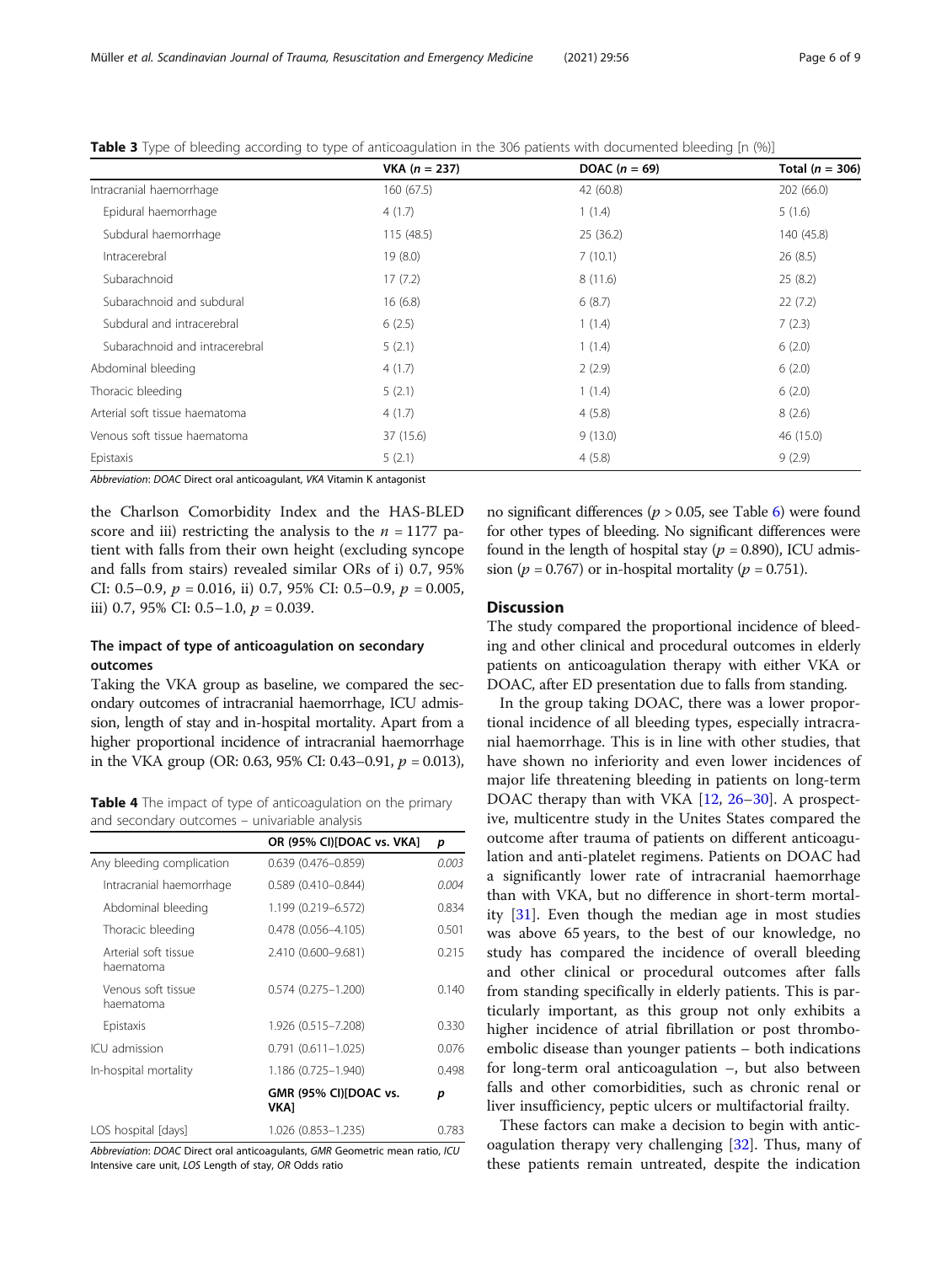<span id="page-6-0"></span>Table 5 The impact of type of anticoagulation on the presentation with bleeding complications after a fall from standing – multivariable analysis

| Outcome: any bleeding                           | OR (95% CI)               | p     |  |
|-------------------------------------------------|---------------------------|-------|--|
| Type of anticoagulation                         |                           |       |  |
| <b>VKA</b>                                      | 1.000 base                |       |  |
| <b>DOAC</b>                                     | $0.678(0.498 - 0.924)$    | 0.014 |  |
| Age, per year increase                          | 1.022 (1.003-1.041)       | 0.022 |  |
| Hypertension                                    | $0.748(0.553 - 0.012)$    | 0.060 |  |
| Cerebrovascular disease                         | $0.570(0.407 - 0.799)$    | 0.001 |  |
| Renal insufficiency                             | $0.664$ $(0.489 - 0.901)$ | 0.009 |  |
| PAVD                                            | $0.775(0.463 - 1.297)$    | 0.332 |  |
| Liver insufficiency                             | $0.539(0.158 - 1.840)$    | 0.324 |  |
| COPD                                            | $0.466$ (0.263-0.826)     | 0.009 |  |
| Malignancy                                      | $0.864$ $(0.551 - 1.356)$ | 0.525 |  |
| Dementia                                        | $0.890(0.581 - 1.365)$    | 0.594 |  |
| Alcoholism                                      | 1.606 (0.598-4.311)       | 0.347 |  |
| Peptic ulcer disease                            | 1.257 (0.888-1.779)       | 0.197 |  |
| No. of medications, per additional<br>drug more | 1.016 (0.973-1.062)       | 0.470 |  |
| No. of diagnosis, per additional<br>diagnosis   | $0.889$ $(0.803 - 0.984)$ | 0.023 |  |

Abbreviation: COPD Chronic obstructive pulmonary disease; DOAC Direct oral anticoagulants, No Number OR Odds ratio, PAVD Peripheral artery disease, VKA Vitamin K antagonist

for anticoagulation. They are then at increased risk of thromboembolic events, especially ischemic stroke, accompanied by morbidity and mortality [\[15](#page-8-0)–[17,](#page-8-0) [33](#page-8-0)]. If in patients at high risk of falling one of the treatment options can be demonstrated to be associated with fewer complications, this could not only reduce complications

Table 6 The impact of type of anticoagulation (DOAC vs. VKA with VKA as baseline) on secondary outcomes – multivariable logistic backward selection analysis with variables shown in Table [3](#page-5-0)

| Outcome                        | ΟR         | (95% CI)          | p     |
|--------------------------------|------------|-------------------|-------|
| Intracranial haemorrhage       | 0.625      | $(0.432 - 0.906)$ | 0.013 |
| Abdominal bleeding             | 1.338      | $(0.24 - 7.471)$  | 0.740 |
| Thoracic bleeding              | 0.599      | $(0.069 - 5.174)$ | 0.641 |
| Arterial soft tissue haematoma | 2.316      | $(0.575 - 9.334)$ | 0.238 |
| Venous soft tissue haematoma   | 0.549      | $(0.257 - 1.172)$ | 0.121 |
| Epistaxis                      | 2.316      | $(0.575 - 9.334)$ | 0.238 |
| ICU admission                  | 0.958      | $(0.719 - 1.276)$ | 0.767 |
| In-hospital mortality          | 1.085      | $(0.656 - 1.796)$ | 0.751 |
| Outcome                        | <b>GMR</b> | (95% CI)          | р     |
| LOS hospital [days]            | 0.987      | $(0.822 - 1.186)$ | 0.890 |

Abbreviation: DOAC Direct oral anticoagulants, GMR Geometric mean ratio, ICU Intensive care unit, LOS Length of stay, OR Odds ratio

in treated patients – both directly and indirectly, by reducing the number of untreated patients.

We have replicated the finding of other studies that showed no differences between the two study groups in clinical or other procedural outcomes [\[34,](#page-8-0) [35\]](#page-8-0). This stands in contrast to other studies, that have shown lower mortality in patients under DOAC [[20](#page-8-0), [34](#page-8-0)]. Feeney et al. showed that the prognosis of anticoagulated patients who had suffered blunt traumatic intracranial haemorrhage after a fall depends on the type of anticoagulation; patients under DOAC therapy exhibited lower mortality and fewer interventions, irrespective of the severity of the injury and comorbidities [\[34](#page-8-0)]. Although there was no age restriction, the mean age in this study cohort was 75 years. Increased mortality in anticoagulated patients under VKA has also been recently reported for elderly (≥60 years of age) patients treated at an ICU after traumatic brain injury – irrespective of the trauma mechanism [[27](#page-8-0)]. This is an interesting finding, as reversal agents are more often administered to VKA than to DOAC patients after trauma [\[27](#page-8-0), [36](#page-8-0)].

## Limitations

Our study has several limitations: Although we have made every effort to ensure the best possible data quality, documentation errors cannot be ruled out for any retrospective evaluation. Nevertheless, documentation error is assumed to be equally distributed in all included groups and should therefore not compromise the findings of this study. This is particular the case for the diagnosis bias of bleeding complications. The physician on duty decided on the diagnostic pathway. Such a diagnosis bias is thought to introduce a non-differential misclassification, i.e. equally distributed between DOAC and VKA patients, and should not bias the obtained effect sizes.

Although multivariable analysis and sensitivity analyses were used to take confounding into account, known and unknown confounders might have been missed.

As this was a single centre evaluation at a university hospital, our results may not be representative of other populations.

Adherence to anticoagulation therapy could not be assured in the DOAC group, as – in contrast to the VKA group – the INR is not a marker of the anticoagulation effect, Moreover, the concentration of DOAC is not routinely determined. This could be of particular importance, as diseases of the elderly such as renal insufficiency lead to increased serum levels of DOAC [\[37\]](#page-8-0), although the correlation with the incidence of bleeding is not yet well understood. However, this lack of a surrogate marker for adherence is counterbalanced by one of the greatest strengths of this study, its real-life design.

Additionally, there might be a selection bias, as both fatal bleeding as well as minor bleeding that did not need ED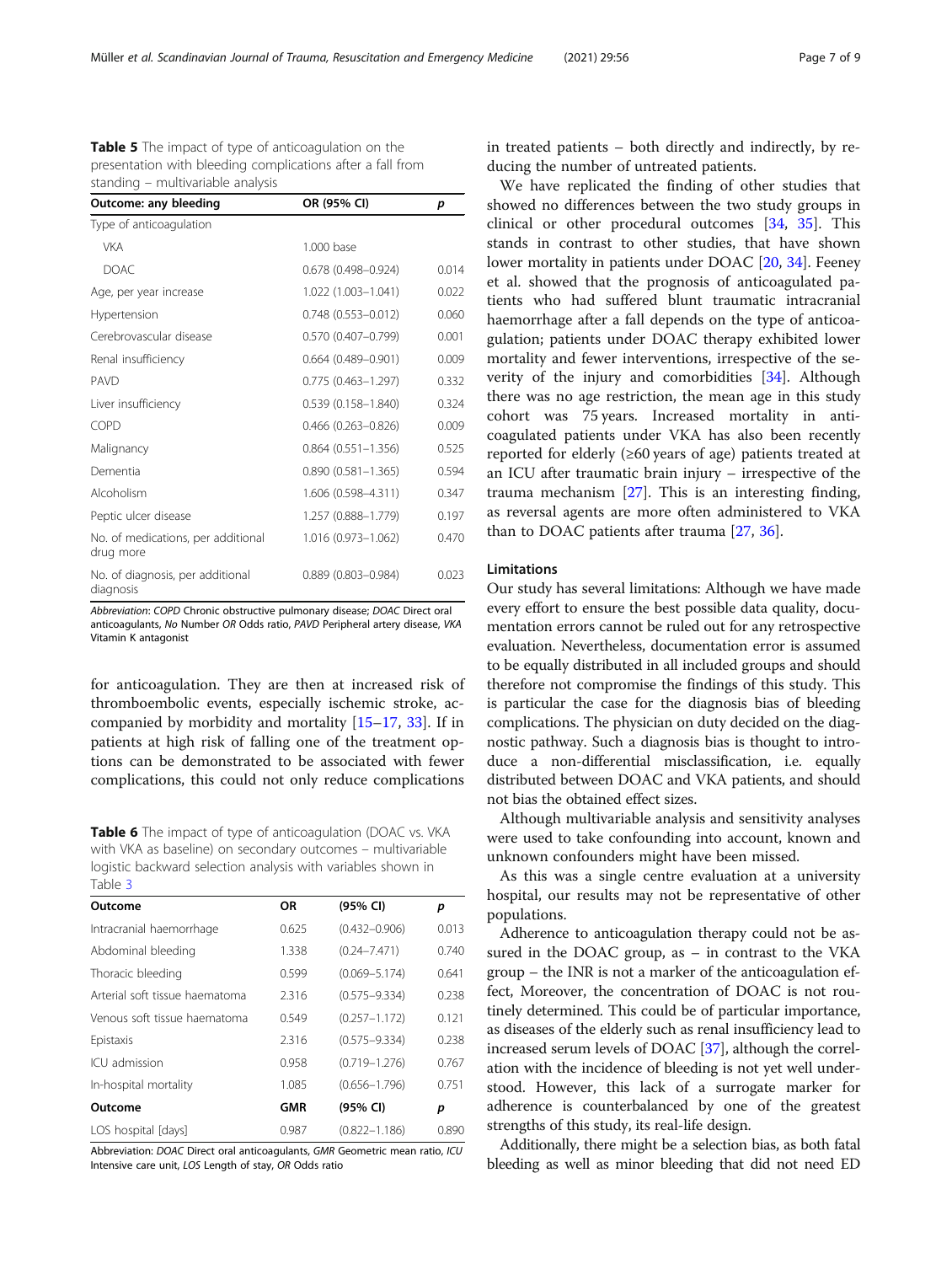<span id="page-7-0"></span>presentation might not have been included in the analysis. While some might argue that minor bleeding is not of great interest, patients with fatal bleeding that might have occurred on site after the fall might not have been admitted to the ED, and then excluded from the analysis. However, the expected number of immediate deaths caused by haemorrhage after falls from standing is low [\[38\]](#page-8-0) and, in 95% of all emergency calls, the emergency medical service in Bern arrives at the site of an accident within 15 min [\[39](#page-8-0)].

The total number of person-years under anticoagulation is not known, so that only the proportional incidence could be studied. Conclusions therefore can only be drawn with caution.

Longitudinal, prospective, population-based cohort studies are needed to allow the conclusion that – in frail elderly patients who are at risk of future falls and with an indication for anticoagulation – DOACs should be favoured over VKAs in order to reduce the incidence of bleeding complications.

## Conclusion

Elderly, anticoagulated patients treated with DOAC at the ED after a fall from standing have a reduced proportional incidence of overall bleedings and intracranial haemorrhage than elderly patients on VKA.

#### Abbreviations

DOAC: Direct oral anticoagulant; ED: Emergency department; ICU: Intensive care unit; LOS: Length of stay; VKA: Vitamin K antagonist

#### Supplementary Information

The online version contains supplementary material available at [https://doi.](https://doi.org/10.1186/s13049-021-00866-6) [org/10.1186/s13049-021-00866-6.](https://doi.org/10.1186/s13049-021-00866-6)

Additional file 1: Supplement 1. Information on laboratory values and platelet aggregation inhibitor (PAI) intake in the two study groups

#### Authors' contributions

MM and TS designed the study, IC drafted the manuscript and manually coded the data, MM performed statistical analyses of data. MN contributed to the study design and critically revised the manuscript. AKE helped with the study design, the interpretation of data and critically revised the manuscript. All authors approved the final version of the manuscript and agree to be accountable for all aspects of the work.

#### Funding

This study was partially funded by an independent research grant of the Gottfried and Julia Bangerter Rhyner Foundation. The funding organisation had no role in the design and conduct of the study; collection, management, analysis, and interpretation of the data; preparation, review, or approval of the manuscript; and decision to submit the manuscript for publication.

#### Availability of data and materials

All analysed data can be requested from the corresponding author on reasonable request in accordance with Swiss law.

## **Declarations**

#### Ethics approval and consent to participate

The present study is registered and approved by the Ethics Committee of Canton Bern, Bern, Switzerland (073/2015) and no informed consent is required according to Swiss law.

#### Consent for publication

Not applicable.

#### Competing interests

TCS has received research grants from Bayer, Boehringer Ingelheim, and Daiichi-Sankyo. TCS and MM have received research grants from the Gottfried and Julia Bangerter Rhyner Foundation. MN has received research grants or lecture fees from Bayer, CSL Behring, Roche Diagnostics, and Instrumentation Laboratory. AKE is member of the advisory boards of all registered DOACs. IC reports no conflict of interest.

#### Author details

<sup>1</sup>Department of Emergency Medicine, Inselspital, Bern University Hospital Bern University, Bern, Switzerland. <sup>2</sup>University Institute of Clinical Chemistry, Inselspital Bern University Hospital, and University of Bern, Bern University, Bern, Switzerland.

#### Received: 12 August 2020 Accepted: 9 March 2021 Published online: 06 April 2021

#### References

- 1. Jager TE, Weiss HB, Coben JH, Pepe PE. Traumatic brain injuries evaluated in U.S. emergency departments, 1992-1994. Acad Emerg Med. 2000;7(2):134– 40. <https://doi.org/10.1111/j.1553-2712.2000.tb00515.x>.
- 2. Müller M, Ricklin ME, Weiler S, Exadaktylos AK, Arampatzis S. Emergency medicine in the extreme geriatric era: a retrospective analysis of patients aged in their mid 90s and older in the emergency department. Geriatr Gerontol Int. 2018;18(3):415–20. <https://doi.org/10.1111/ggi.13192>.
- 3. Lee H, Kim SH, Lee SC, Kim S, Cho GC, Kim MJ, et al. Severe injuries from low-height falls in the elderly population. J Korean Med Sci. 2018;33(36): e221.
- 4. Batey M, Hecht J, Callahan C, Wahl W. Direct oral anticoagulants do not worsen traumatic brain injury after low-level falls in the elderly. Surgery. 2018;164(4):814–9. <https://doi.org/10.1016/j.surg.2018.05.060>.
- 5. Gale CR, Cooper C, Aihie SA. Prevalence and risk factors for falls in older men and women: the English longitudinal study of ageing. Age Ageing. 2016;45(6):789–94. <https://doi.org/10.1093/ageing/afw129>.
- 6. Spaniolas K, Cheng JD, Gestring ML, Sangosanya A, Stassen NA, Bankey PE. Ground level falls are associated with significant mortality in elderly patients. J Trauma. 2010;69(4):821–5, Ground level falls are associated with significant mortality in elderly patients. [https://doi.org/10.1097/TA.0b013e31](https://doi.org/10.1097/TA.0b013e3181efc6c6) [81efc6c6.](https://doi.org/10.1097/TA.0b013e3181efc6c6)
- 7. Bhattacharya B, Maung A, Schuster K, Davis KA. The older they are the harder they fall: injury patterns and outcomes by age after ground level falls. Injury. 2016;47(9):1955–9. <https://doi.org/10.1016/j.injury.2016.06.019>.
- 8. Heinrich S, Rapp K, Rissmann U, Becker C, König H-H. Cost of falls in old age: a systematic review. Osteoporos Int. 2010;21(6):891–902. [https://doi.org/10.1](https://doi.org/10.1007/s00198-009-1100-1) [007/s00198-009-1100-1.](https://doi.org/10.1007/s00198-009-1100-1)
- Bauersachs RM, Herold J. Oral anticoagulation in the elderly and frail. Hamostaseologie. 2020;40(1):74–83. <https://doi.org/10.1055/s-0040-1701476>.
- 10. Zoni-Berisso M, Lercari F, Carazza T, Domenicucci S. Epidemiology of atrial fibrillation: European perspective. Clin Epidemiol. 2014;6:213–20.
- 11. Go AS, Mozaffarian D, Roger VL, Benjamin EJ, Berry JD, Borden WB, et al. Heart Disease and Stroke Statistics - 2013 Update: a report from the American Heart Association. Circulation. 2013;127:e6–245.
- 12. Wolf PA, Abbott RD, Kannel WB. Atrial fibrillation as an independent risk factor for stroke: the Framingham study. Stroke. 1991;22(8):983–8. [https://](https://doi.org/10.1161/01.STR.22.8.983) [doi.org/10.1161/01.STR.22.8.983](https://doi.org/10.1161/01.STR.22.8.983).
- 13. Baechli H, Nordmann A, Bucher HC, Gratzl O. Demographics and prevalent risk factors of chronic subdural haematoma: results of a large single-center cohort study. Neurosurg Rev. 2004;27(4):263–6. [https://doi.org/10.1007/s1](https://doi.org/10.1007/s10143-004-0337-6) [0143-004-0337-6.](https://doi.org/10.1007/s10143-004-0337-6)
- 14. Pieracci FM, Eachempati SR, Shou J, Hydo LJ, Barie PS. Use of long-term anticoagulation is associated with traumatic intracranial hemorrhage and